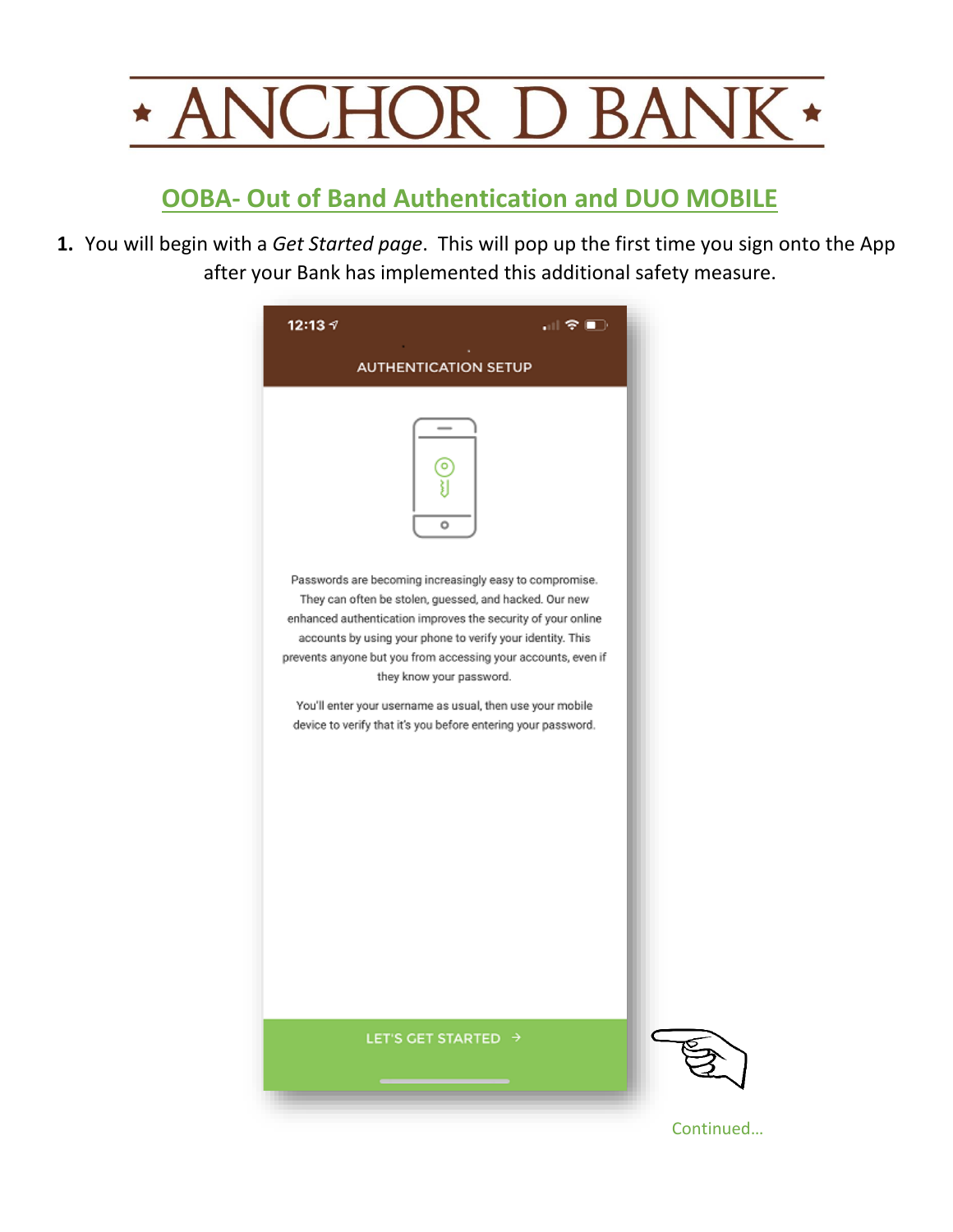**2.** You will enter your 10-digit phone number, and a nickname for your device. You will see a line to choose what type of device (Apple/Android/Windows or Blackberry). Select the correct one, then click TEXT ME (this is the most common choice) You may be on a device that is not able to receive a Text- and would choose CALL ME

| "∥? (D)<br>12:15 $\neg$                                                                                        |  |  |  |  |
|----------------------------------------------------------------------------------------------------------------|--|--|--|--|
| <b>AUTHENTICATION SETUP</b>                                                                                    |  |  |  |  |
| COUNTRY<br>→<br><b>United States</b>                                                                           |  |  |  |  |
| PHONE NUMBER<br>(580) 999-9999                                                                                 |  |  |  |  |
| NICKNAME<br>Sally's Mobile                                                                                     |  |  |  |  |
| Your device's nickname is how it will be referenced when<br>signing in later or editing device settings.       |  |  |  |  |
| SELECT YOUR DEVICE                                                                                             |  |  |  |  |
| Q,<br>Can your device receive a text message?                                                                  |  |  |  |  |
| <b>VERIFY DEVICE</b>                                                                                           |  |  |  |  |
| We need to verify the setup of your device. We can call or text a<br>verification code to use on the next step |  |  |  |  |
| <b>TEXT ME</b>                                                                                                 |  |  |  |  |
| <b>CALL ME</b>                                                                                                 |  |  |  |  |
| Use other mobile device or landline                                                                            |  |  |  |  |
|                                                                                                                |  |  |  |  |

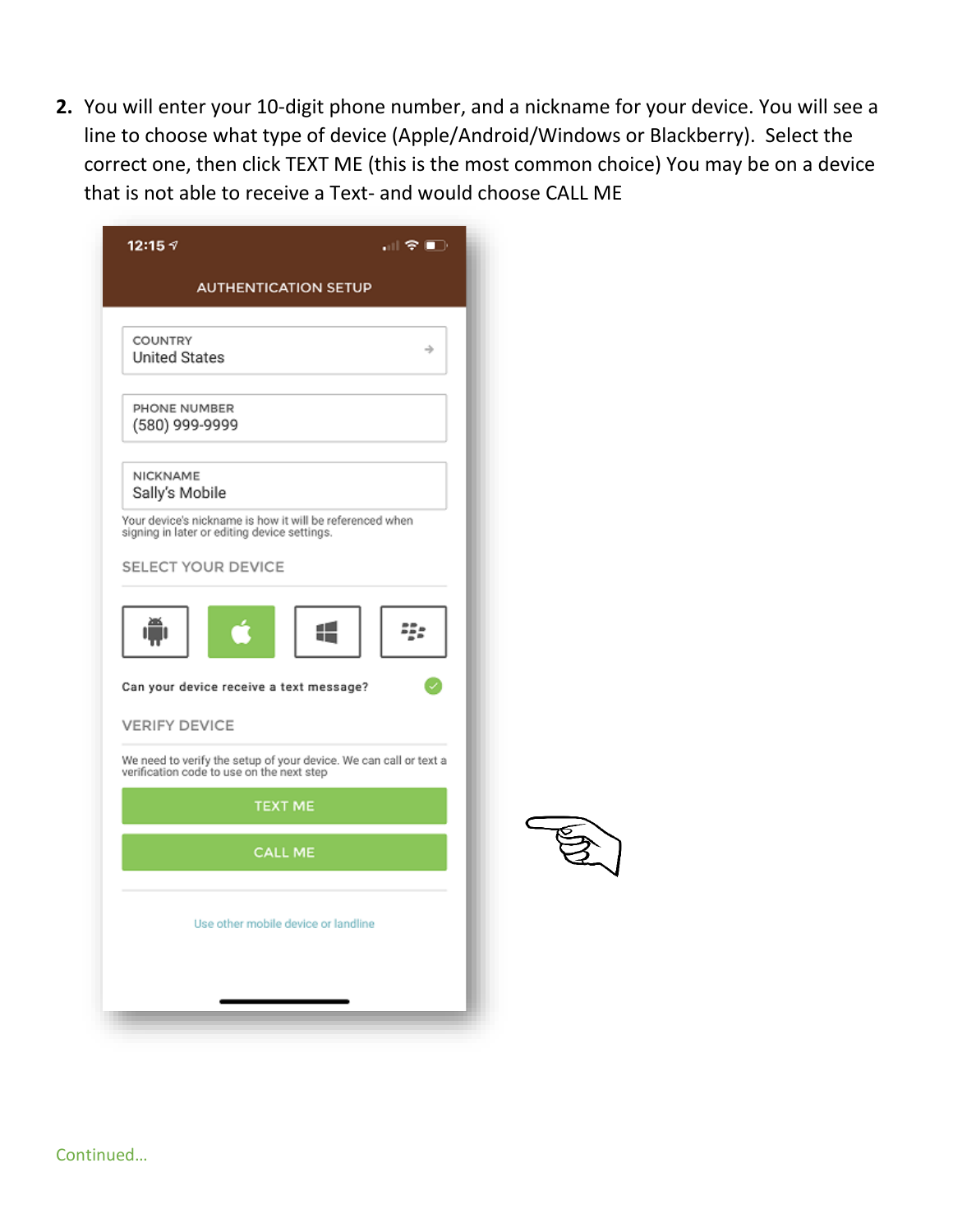**3.** You will receive a text or call with a verification code. You will see a box to enter the VERIFICATION CODE received by a notification on your device. After putting in the 6 digit code, you will click on the green band at the bottom of the screen: **VERIFY DEVICE**.

| 12:15 $\neg$                                         | "H? ©                                                                                                  |  |
|------------------------------------------------------|--------------------------------------------------------------------------------------------------------|--|
|                                                      | <b>AUTHENTICATION SETUP</b>                                                                            |  |
| PHONE NUMBER                                         | $\equiv$ +1 580-999-9999                                                                               |  |
| NICKNAME                                             | Sally's Mobile                                                                                         |  |
| TEXT MESSAGE ON                                      | Yes                                                                                                    |  |
| DEVICE SELECTED                                      | iOS                                                                                                    |  |
| Enter the verification code that you received below: |                                                                                                        |  |
|                                                      | <b>VERIFICATION CODE</b>                                                                               |  |
|                                                      | 652890                                                                                                 |  |
|                                                      |                                                                                                        |  |
|                                                      | Didn't get a message? Resend Verification Code<br>Enter the wrong phone number? Start the process over |  |
|                                                      | VERIFY DEVICE →                                                                                        |  |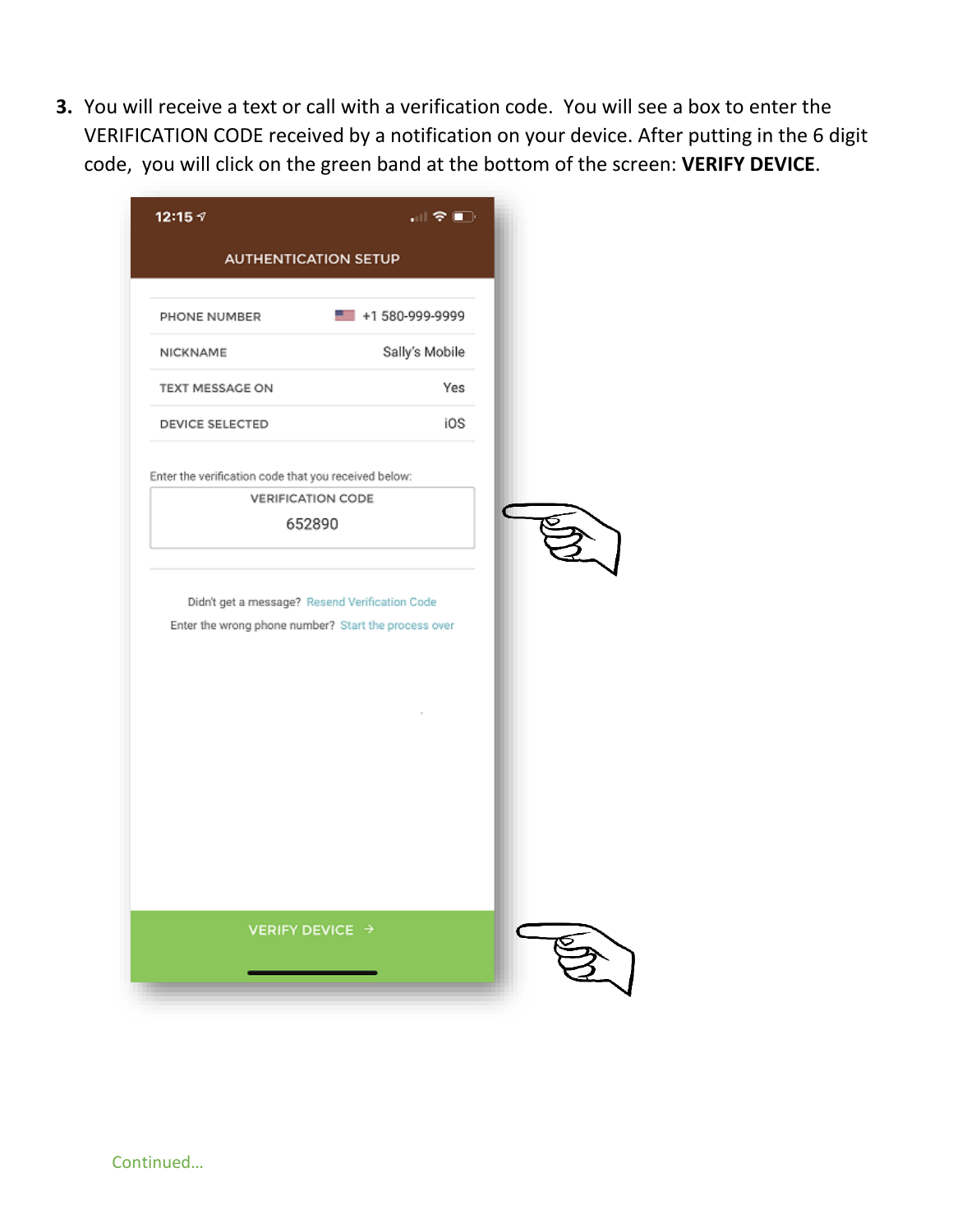**4.** If you are using a smartphone- you will be given the opportunity to download **DUO MOBILE**



Duo Mobile is an application that runs on your phone and helps you authenticate. Without it you'll still be able to log in using a phone call or text message, but we strongly recommend that you use Duo Mobile to authenticate quickly and easily.

## WHY USE DUO MOBILE?

- · It's fast & easy one click Approval/Denial
- . Works in any country
- · Doesn't require cell service

## **INSTALL THE APP**

Select \'User Duo Mobile\' and receive two text messages:

1. THE FIRST MESSAGE WILL CONTAIN A LINK TO INSTALL<br>THE DUO MOBILE APP. PLEASE CLICK THE LINK TO INSTALL THE APP.

THE AFF.<br>2. THE SECOND MESSAGE WILL CONTAIN A LINK TO<br>ACTIVATE YOUR ACCOUNT. PLEASE CLICK THE LINK TO<br>ACTIVATE YOUR ACCOUNT IN THE DUO MOBILE APP.

USE DUO MOBILE



SKIP THIS STEP  $\rightarrow$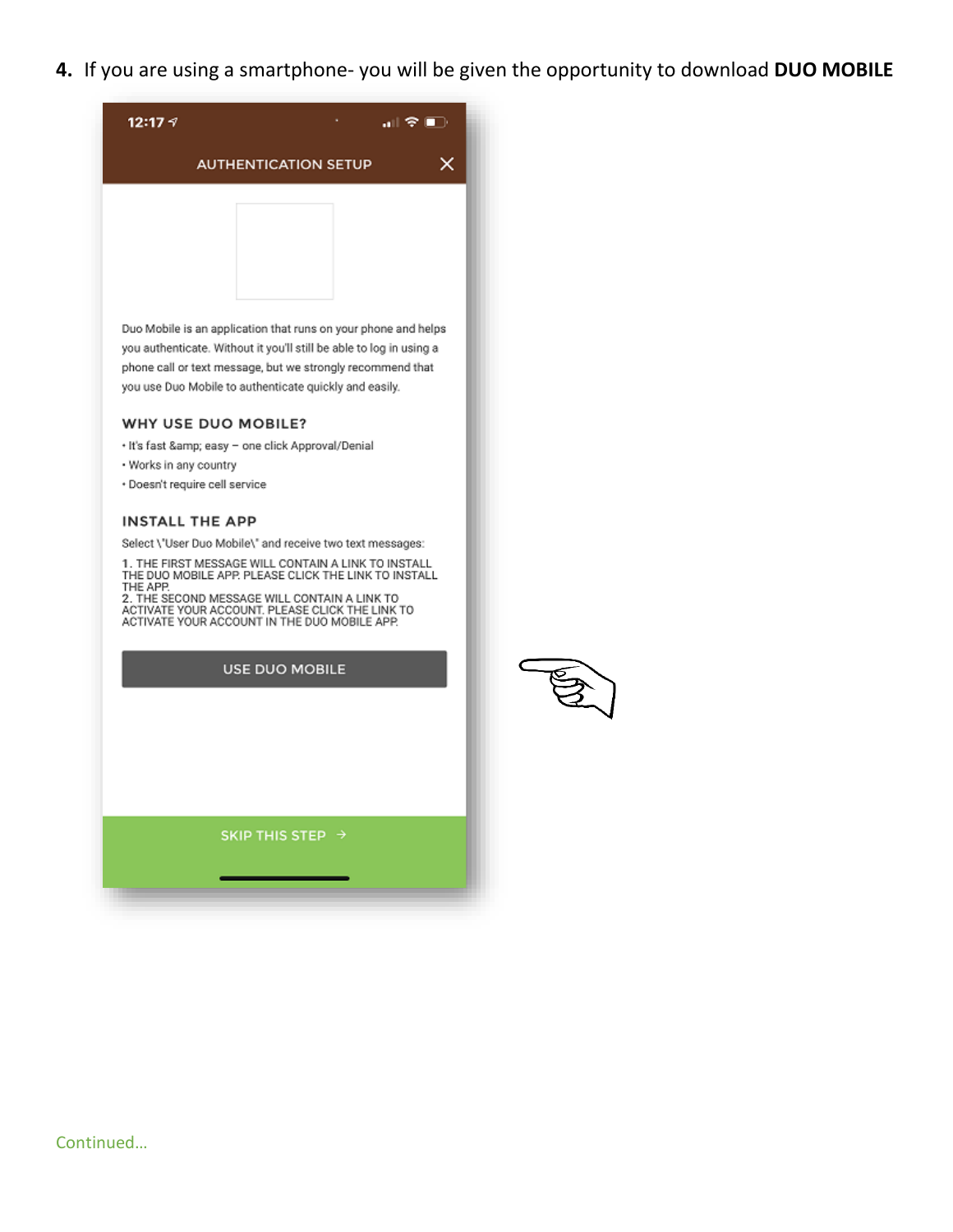**5.** If you choose to download the app, you will receive 2 links via text to download and verify the app. By downloading the DUO Mobile App- your OOBA verification/Approval will be one click. (no code, text, etc.) It will be quick and easy.



**6.** Once it is verified- you will get a DUO MOBILE SCREEN. This Screen allows you to choose MOBILE APP PUSH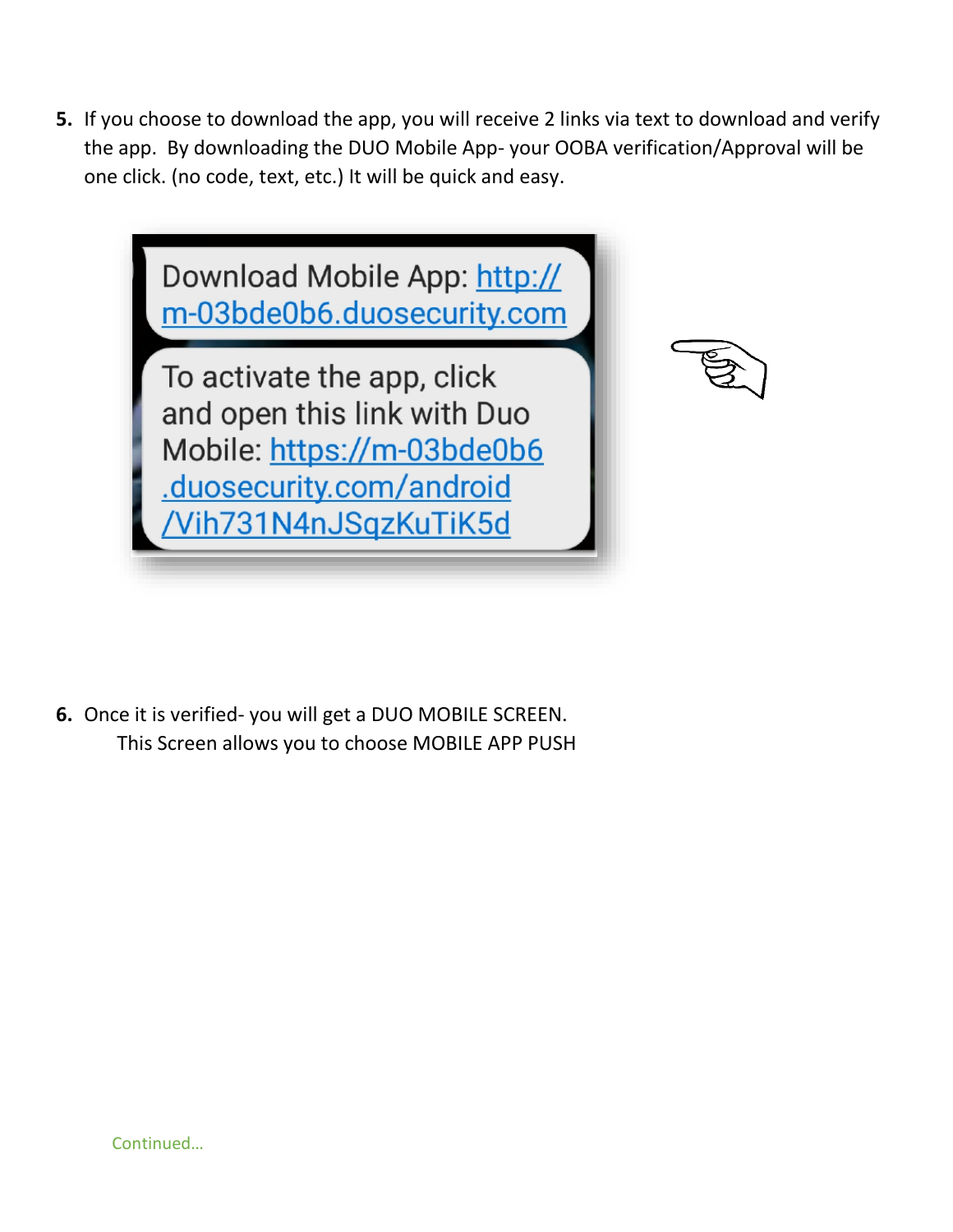|     | 11:49 7<br>…⊫?∎⊡                                                                       |
|-----|----------------------------------------------------------------------------------------|
|     | x<br><b>AUTHENTICATE</b>                                                               |
|     |                                                                                        |
|     | For added security we have enabled Multi-Factor<br>Authentication (MFA) for our users. |
|     | <b>SELECT A DEVICE</b>                                                                 |
|     | <b>DEVICE</b>                                                                          |
|     | Sally's Mobile                                                                         |
|     | <b>CONFIRM VIA</b>                                                                     |
|     | We need to confirm that you have access to the selected                                |
|     | device by sending a passcode via a third-party application or                          |
|     | via text message, or we can call the device.                                           |
|     |                                                                                        |
|     | Mobile App<br>Passcode<br>Phone Call                                                   |
|     | Push<br>via Text                                                                       |
|     | <b>ENTER PASSCODE</b><br>Enter the passcode from the Duo mobile app                    |
|     | Choose to receive a one-time passcode via text                                         |
|     |                                                                                        |
|     |                                                                                        |
|     |                                                                                        |
|     | <b>DUO MOBILE</b>                                                                      |
| now |                                                                                        |
|     | Login request                                                                          |
|     | Login request: 1836 Auth API                                                           |
|     | For added security we have enabled Multi-Factor<br>Authentication (MFA) for our users. |
|     |                                                                                        |
|     | <b>SELECT A DEVICE</b>                                                                 |
|     |                                                                                        |
|     | <b>DEVICE</b>                                                                          |
|     | Sally's Mobile                                                                         |
|     | □                                                                                      |

**7.** Once you click on the Mobile App Push- you

will receive a **Login Request** from Duo Mobile- and will be able to click it. If you miss it- go to your notices- and click on the Login Request from Duo Mobile Continued...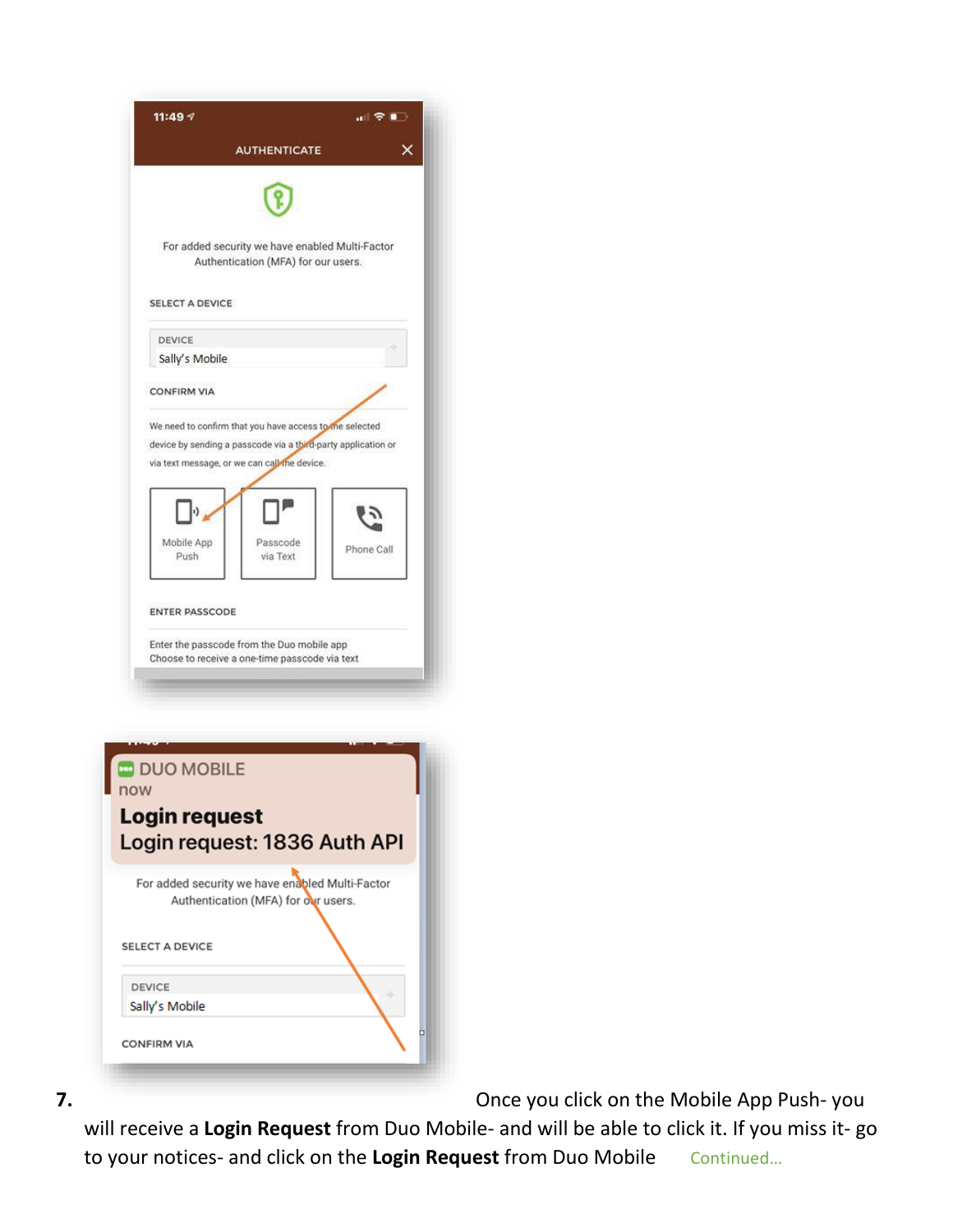**8.** The **Login Request** Screen will appear- and once you press **Approve**- you are ready to complete your transaction!



**9.** To exit from OOBA- Customer will need to swipe gently- to show all their other open pages/windows on their device and click on the ADB Mobile App Screen. (DUO will cover that screen- so you need to retrieve the ADB Mobile page- to continue your inquiry or transaction) **OR** once the DUO MOBILE PUSH is approved- you will see a tiny **Anchor D,** press the arrow to the left of this.

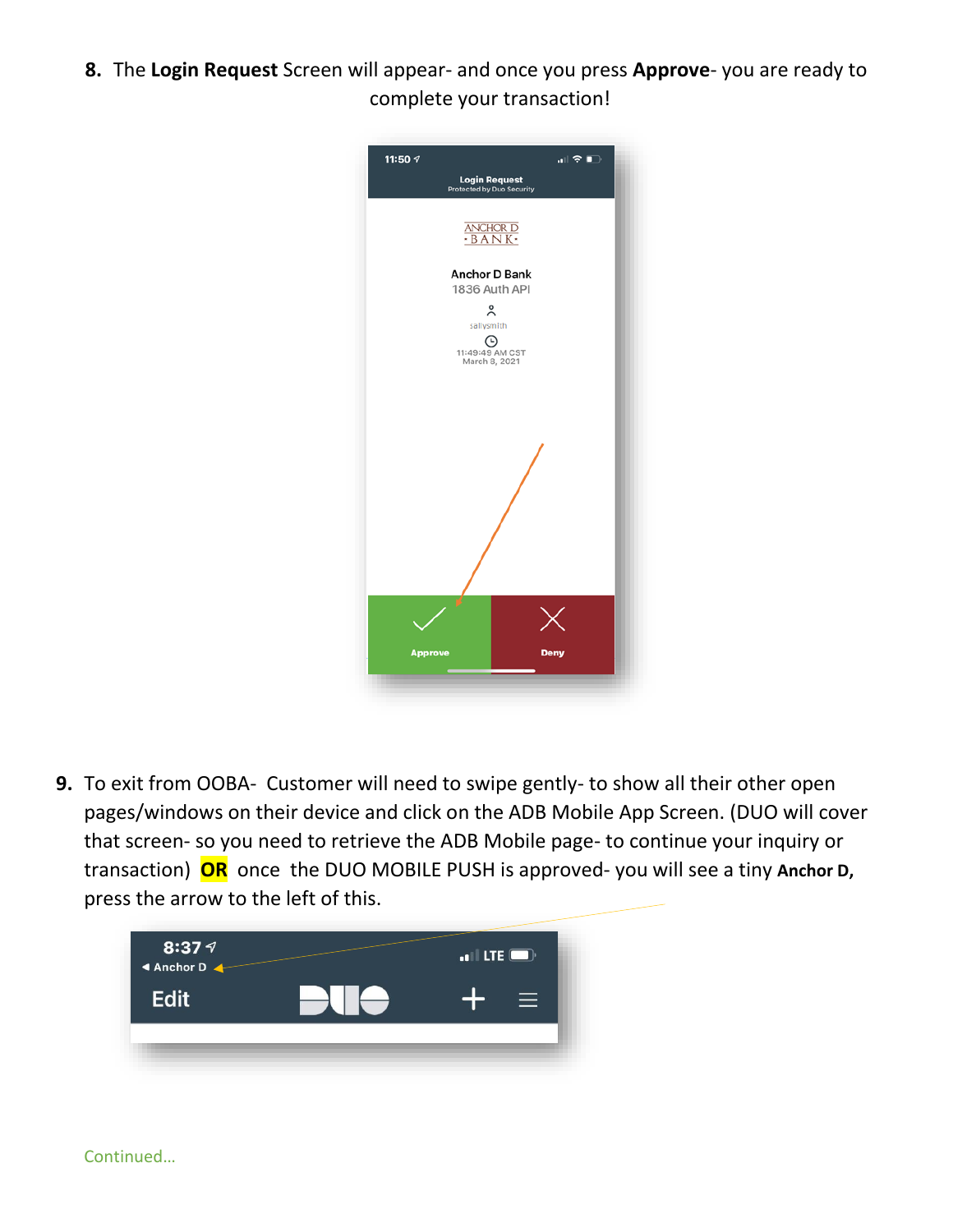This will take you to the REVIEW THIS PAYMENT screen (you already submitted this that is why the **SUBMIT** is "grayed out"). The screen will automatically switch to the SUCCESS Screen with your Confirmation Number. You may now close. Your transaction is complete.

|             | <b>REVIEW THIS PAYMENT</b>         | $\times$ | $11:08 =$                                                                                              |                               | $-$ and $-$ 0.000 $-$ |
|-------------|------------------------------------|----------|--------------------------------------------------------------------------------------------------------|-------------------------------|-----------------------|
|             |                                    |          |                                                                                                        | <b>SUCCESS</b>                | ×                     |
|             | Here is a summary of your payment: |          |                                                                                                        |                               |                       |
| <b>FROM</b> | Sally's Savings -1.00              |          |                                                                                                        |                               |                       |
|             | New Available Balance \$1,713.73   |          |                                                                                                        |                               |                       |
| TO          | Jane Doe 123-456-7890              |          |                                                                                                        | ALL DONE!                     |                       |
| DATE        |                                    | Today    | Your payment has been scheduled. You can create<br>another by pressing the button below or exit to the |                               |                       |
| NOTE        |                                    | Test     | main money movement screen using the close<br>button.                                                  |                               |                       |
| TOTAL       |                                    | \$1.00   |                                                                                                        |                               |                       |
|             |                                    |          |                                                                                                        | Confirmation Number:          |                       |
|             |                                    |          |                                                                                                        | 12345678                      |                       |
|             |                                    |          | A link to receive the funds has been sent to the                                                       | recipient.                    |                       |
|             |                                    |          |                                                                                                        | <b>SET UP ANOTHER PAYMENT</b> |                       |
|             |                                    |          |                                                                                                        |                               |                       |
|             |                                    |          |                                                                                                        |                               |                       |
|             |                                    |          |                                                                                                        |                               |                       |
|             | <b>SUBMIT</b>                      |          |                                                                                                        |                               |                       |
|             |                                    |          |                                                                                                        |                               |                       |
|             |                                    |          |                                                                                                        | CLOSE                         |                       |
|             |                                    |          |                                                                                                        |                               |                       |

**ADD OTHER DEVICES (this may be done on the INITIAL set up**) If you would like to add another device later- Please contact the Bank and they can CLEAR and RESET your OOBA, and you can start over again. (just takes a few seconds!)

**1.** To add other devices- you will click **ADD ANOTHER DEVICE**. This is the screen that pops up at the end of the initial OOBA set up.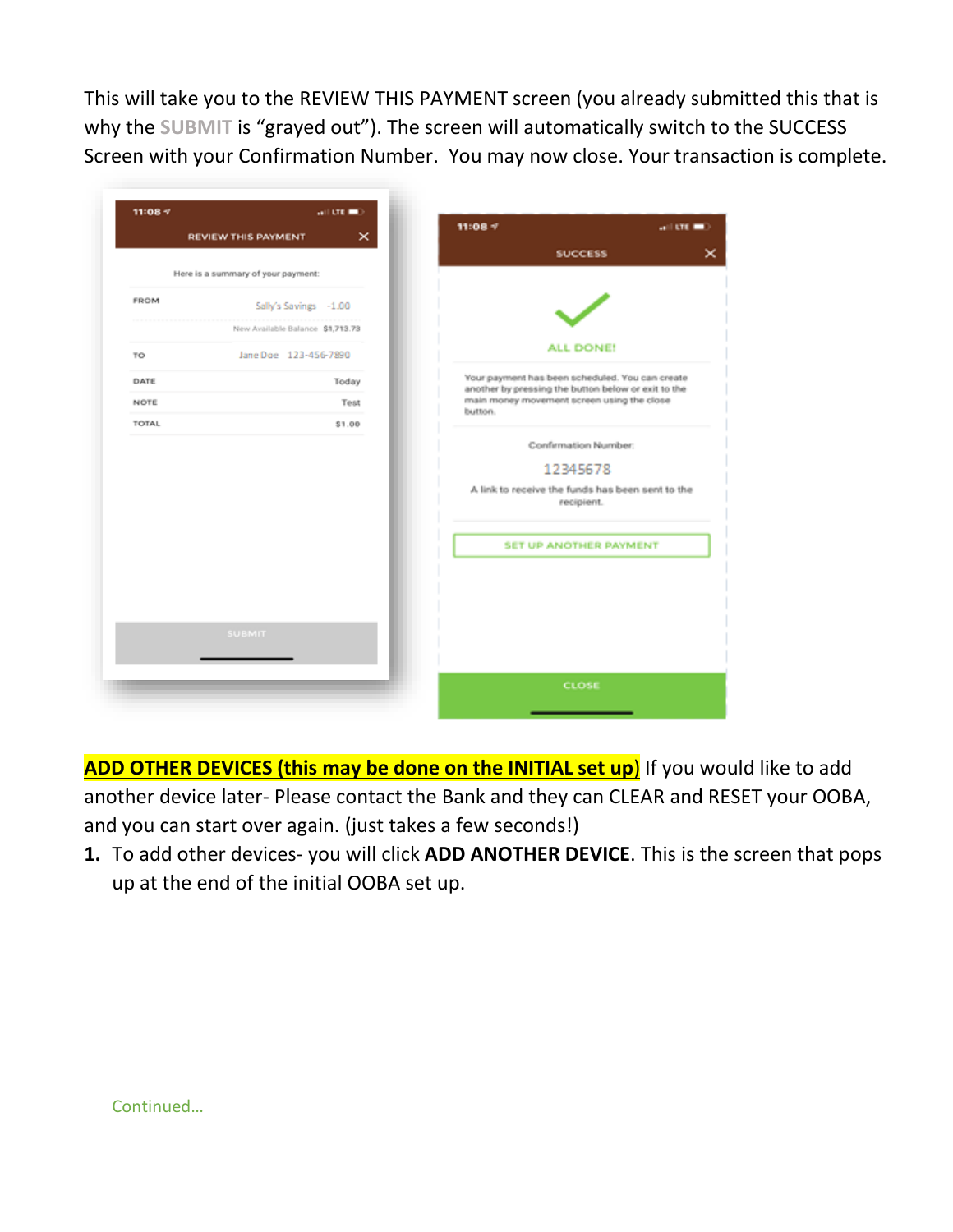| 8:35 $\tau$                                                                                                                                                                                                  |                             | $\blacksquare$ , $\blacksquare$ |  |
|--------------------------------------------------------------------------------------------------------------------------------------------------------------------------------------------------------------|-----------------------------|---------------------------------|--|
| く                                                                                                                                                                                                            | <b>AUTHENTICATION SETUP</b> | $\times$                        |  |
|                                                                                                                                                                                                              | ۰                           |                                 |  |
| Congratulations! You have finished the enrollment<br>process. Now let's set up some notifications to help<br>keep you up on top of your accounts and money.<br>You can also add another device at this time. |                             |                                 |  |
|                                                                                                                                                                                                              | <b>ADD ANOTHER DEVICE</b>   |                                 |  |
|                                                                                                                                                                                                              |                             |                                 |  |
|                                                                                                                                                                                                              | <b>COMPLETE SETUP</b>       |                                 |  |
|                                                                                                                                                                                                              |                             |                                 |  |

**2.** You MUST make sure the other or new device you want to add- is present. Add the new device phone number and you can nickname it. (Nicknames are important- if you have more than one device) In addition you will choose what type of device and press TEXT ME.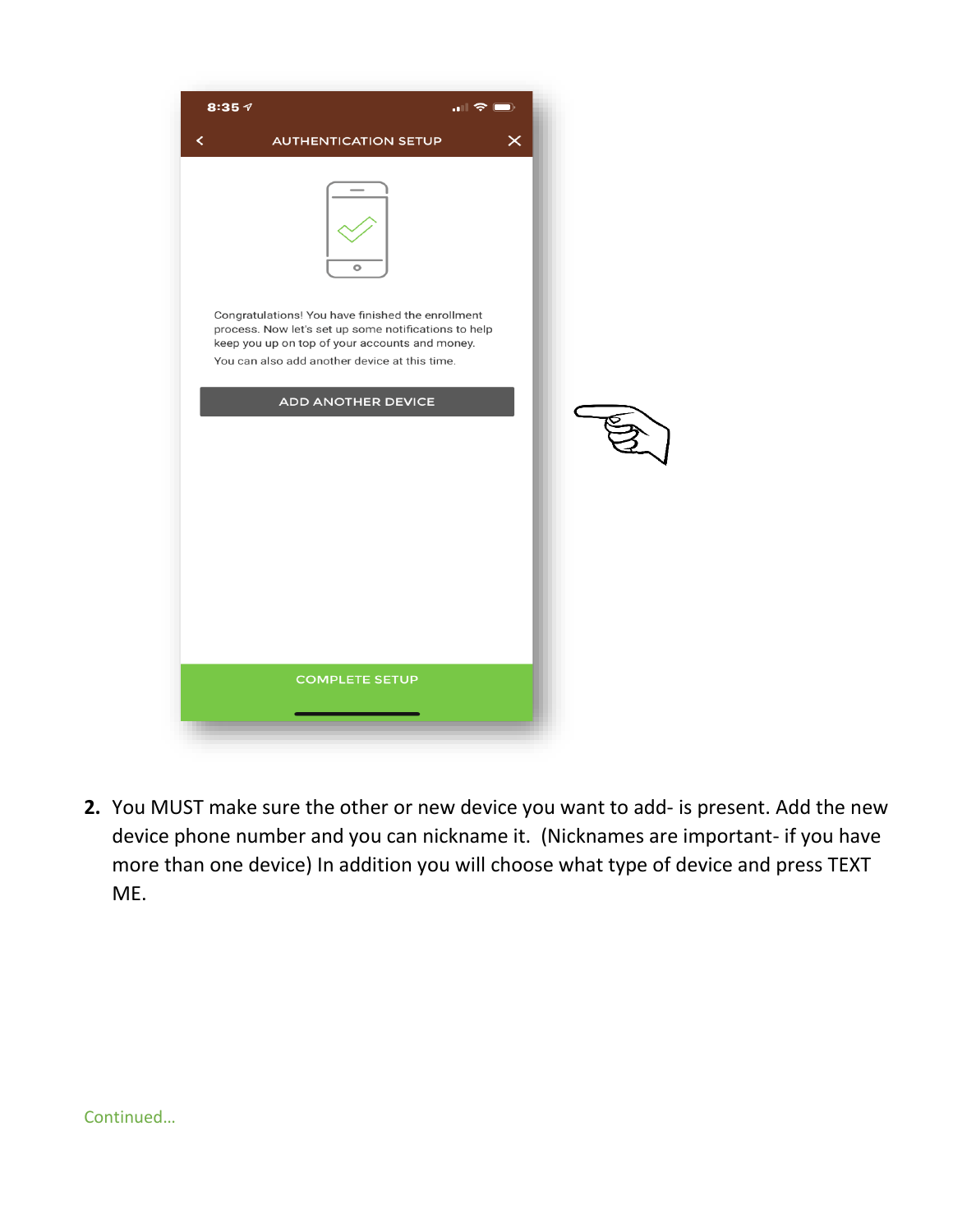| 8:36 $\sim$                                                                                                    | $\blacksquare$ , $\blacksquare$ |  |
|----------------------------------------------------------------------------------------------------------------|---------------------------------|--|
| <b>AUTHENTICATION SETUP</b>                                                                                    | $\boldsymbol{\times}$           |  |
| <b>COUNTRY</b><br><b>United States</b>                                                                         | $\rightarrow$                   |  |
| PHONE NUMBER<br>$(123) 556 - 7890$                                                                             |                                 |  |
| <b>NICKNAME</b><br>Sam's Phone                                                                                 |                                 |  |
| Your device's nickname is how it will be referenced when<br>signing in later or editing device settings.       |                                 |  |
| <b>SELECT YOUR DEVICE</b>                                                                                      |                                 |  |
| ▞▟<br>Can your device receive a text message?                                                                  | 22.                             |  |
| <b>VERIFY DEVICE</b>                                                                                           |                                 |  |
| We need to verify the setup of your device. We can call or text a<br>verification code to use on the next step |                                 |  |
| <b>TEXT ME</b>                                                                                                 |                                 |  |
| <b>CALL ME</b>                                                                                                 |                                 |  |
| Use other mobile device or landline                                                                            |                                 |  |
|                                                                                                                |                                 |  |
|                                                                                                                |                                 |  |

- **3.** OOBA- will send a verification CODE to the device you are adding- and you will need to place the code in the box on your current device to verify it is ok to add the new one. Once accepted- you may choose DUO MOBILE for the new device and follow the steps above. (#4 through #9). The 2 texts to add the DUO MOBILE will appear on the new device. (You can add the APP to the new device and activate it.) Now you have both devices set up with OOBA and may choose which device you want the Verification Code sent to when you are in your Mobile App and OOBA Authorization is required.
- **4.** The next time you are asked to use OOBA/ Authenticate you will be given a choice to **SELECT A DEVICE** with a dropdown Box- Click on the down arrow to open and you will have all your devices listed. Continued…